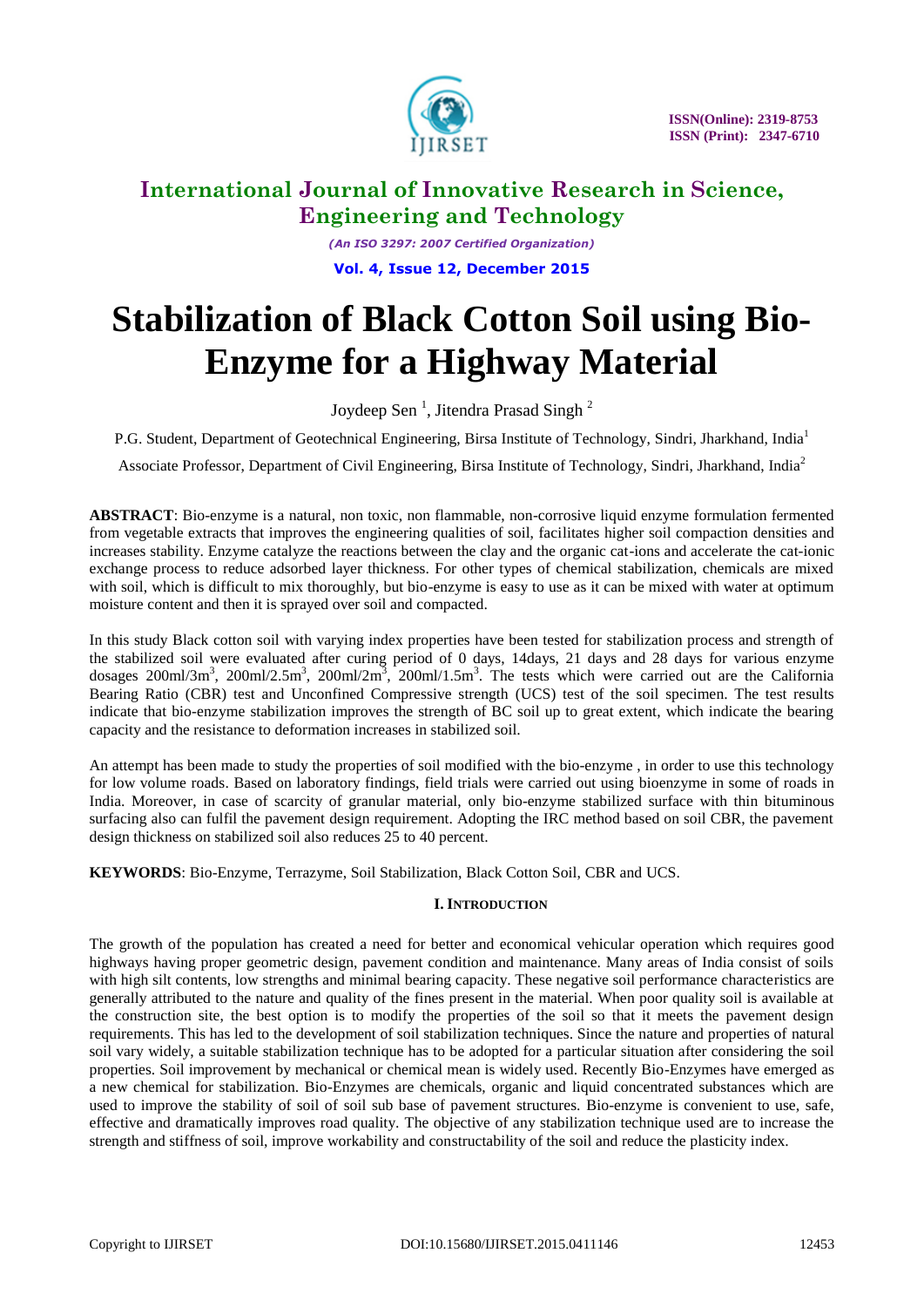

 **ISSN(Online): 2319-8753 ISSN (Print): 2347-6710** 

## **International Journal of Innovative Research in Science, Engineering and Technology**

*(An ISO 3297: 2007 Certified Organization)*

#### **Vol. 4, Issue 12, December 2015**

#### **1.2 Mechanism of Soil Stabilization by Bio-Enzyme:**

In clay water mixture positively charged ions (cat-ions) are present around the clay particles, creating a film of water around the clay particles that remains attached or adsorbed on the clay surface. The adsorbed water or double layer gives clay particles their plasticity. In some cases the clay can swell and the size of double layer increases, but it can be reduced by drying. Therefore, to truly improve the soil properties , it is necessary to permanently reduce the thickness of double layer. Cat-ion exchange processes can accomplish this. By utilizing fermentation processes specific micro organisms can produce stabilizing enzyme in large quantity. The soil stabilizing enzymes catalyse the reactions between the clay and the organic cat-ions that accelerate the cat-ionic exchange without becoming part of the end product.



Bio-Enyme(Terrazyme) replaces adsorbed water with organic cat-ions, thus neutralizing the negative charge on a clay particle.

#### **Terrazyme**  $\rightarrow$  Calcium Silicate Hydrates  $H_2O + Clav$

#### I. **RELATED WORK**

This chapter details the various tests conducted in the laboratory in order to study the characteristics of sub-base material. In the present study, samples were collected to assess the suitability of Bioenzyme (Terrazyme) as soil stabilizer in black cotton soil.

#### **2.1 MATERIALS:**

 The soil used in this study is black cotton soil (dark grey in colour) which is collected from Baliapur are of Dhanbad district, Jharkhand. Liquid stabilizer Bio-Enzyme (Terrazyme) is used as a admixture to stabilize the investigating soil. The manufacturer's information is available for this product in table no. 1.

| <b>Table No. 2.1 Enzyme Properties</b>  |                                          |  |  |  |
|-----------------------------------------|------------------------------------------|--|--|--|
|                                         | <b>Physical/Chemical Characteristics</b> |  |  |  |
| $212^{\circ}$ F<br><b>Boiling Point</b> |                                          |  |  |  |
| Specific Gravity                        | 1.05                                     |  |  |  |
| <b>Evaporation Rate</b>                 | Same as water                            |  |  |  |
| Solubility in water                     | Complete                                 |  |  |  |
| Appearance/Odor                         | Brown Liquid, Non-Obnoxious              |  |  |  |

#### **2.2 Enzyme Dosage:**

The enzyme dosage varies from 200 ml/3.5m<sup>3</sup> to 200 ml/1.5m<sup>3</sup> of the soil, and it depends upon soil properties. In this experimental investigation the Enzyme Dosages assumed for Expansive Clayey soil was 200 ml for bulk volume  $3.5 \text{ m}^3$  to  $1.5 \text{ m}^3$  of soil.

Bulk Density of BC soil =  $1.56$  g/cc Bulk Density = Weight / Volume  $Weight = Bulk Density x Volume$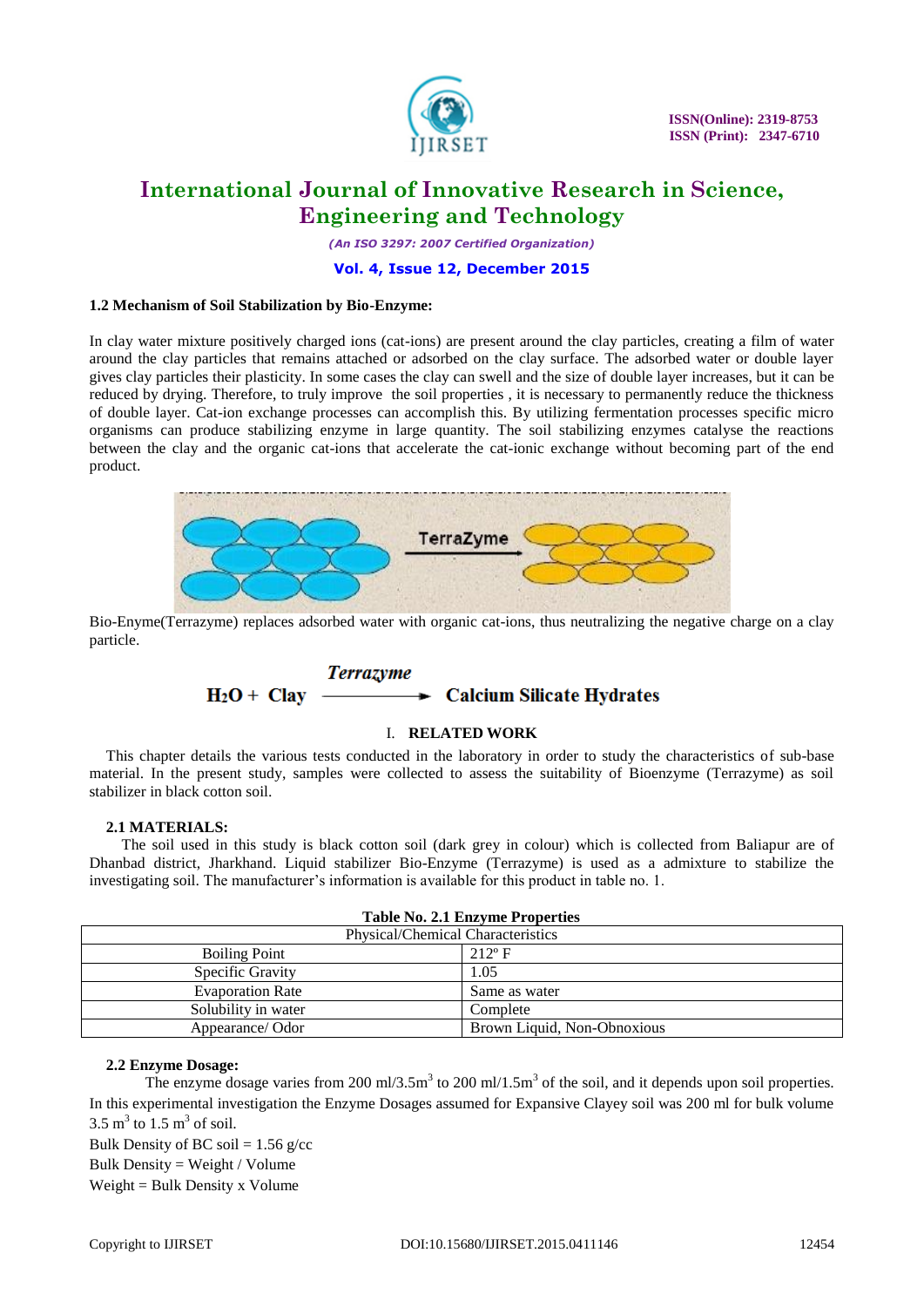

*(An ISO 3297: 2007 Certified Organization)*

**Vol. 4, Issue 12, December 2015**

#### **For Dosage 1**

200 ml for 3.0 m<sup>3</sup> of soil = 1.56 x 3.0 x 1000 = 4680 kg of soil For  $1 \text{ kg} = 0.042 \text{ ml of Enzyme}$ 

#### **For Dosage 2**

200 ml for 2.5 m3 of soil = 1.56 x 2.5x 1000 =3900 kg of soil

For  $1 \text{ kg} = 0.051 \text{ ml of Enzyme}$ 

#### **For Dosage 3**

200 ml for 2.0 m3 of soil = 1.56 x 2.0 x 1000 = 3120 kg of soil For  $1 \text{ kg} = 0.064 \text{ ml of }$  Enzyme

### **For Dosage 4**

200 ml for1.5 m3 of soil = 1.56 x 1.5 x 1000 = 2340 kg of soil For  $1 \text{ kg} = 0.085 \text{ ml of Enzyme.}$ 

#### **Table 2.2 Enzyme Dosages**

| <b>Dosage</b> | $200$ ml/m <sup>3</sup> of soil | ml/kg of soil |
|---------------|---------------------------------|---------------|
|               | 3.0                             | 0.042         |
|               | 2.5                             | 0.051         |
|               | 2.0                             | 0.064         |
|               |                                 | 0.085         |

#### **III. EXPERIMENTAL RESULTS**

#### **3.1 BASIC PROPERTIES OF INVESTIGATING SOIL:**

#### **Table 3.1 Properties of black cotton soil.**

| Sl. No                  | <b>Property</b>                                                                                                            | <b>Value</b>                     | <b>IS</b> Codes                             |
|-------------------------|----------------------------------------------------------------------------------------------------------------------------|----------------------------------|---------------------------------------------|
|                         | <b>Specific Gravity</b>                                                                                                    | 2.48                             | IS $2720$ (part III)                        |
| $\overline{2}$          | <b>Atterberg limits</b><br>Liquid limit (%)<br>Plastic limit (%)<br>Plasticity index<br>Shrinkage limit (%)                | 61.40<br>34.00<br>27.40<br>16.60 | IS $2720$ (part V)                          |
| 3                       | <b>Grain size distribution</b><br>a) Gravel $(\%)$<br>b) Coarse Sand (%)<br>c) Fine sand $(\% )$<br>d) Silt & Clay $(\% )$ | 0.00<br>10.17<br>20.87<br>68.70  | IS $2720$ (part IV)                         |
| $\overline{\mathbf{4}}$ | <b>USCS Soil Classification</b>                                                                                            | CH.                              |                                             |
| $\overline{5}$          | Free swell index %                                                                                                         | 72.80                            | IS $2720$ (part XL)                         |
| 6                       | <b>Engineering Properties</b><br><b>Light Compaction</b><br>a) Max dry density, $(kN/m^3)$<br>b) O.M.C %                   | 14.80<br>23.00                   | IS $2720$ (part VII)<br>IS $2720$ (part II) |
| 7                       | <b>CBR</b> Value $(\% )$<br>IS Standard Compaction<br>a) Un-soaked condition                                               | 2.86                             |                                             |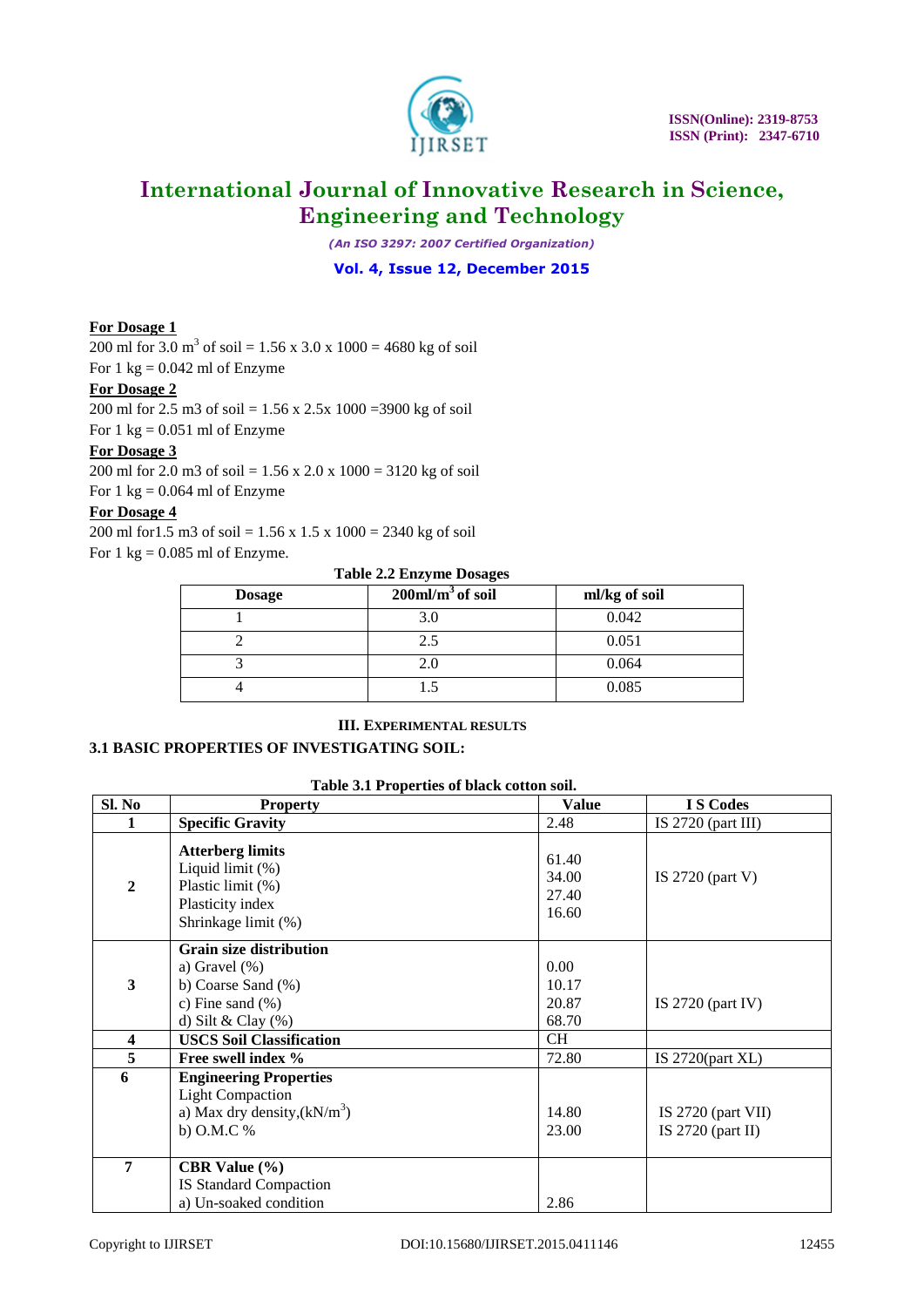

*(An ISO 3297: 2007 Certified Organization)*

#### **Vol. 4, Issue 12, December 2015**

|    | b) Soaked condition                    | 1.19                    | IS $2720$ (part XVI)   |
|----|----------------------------------------|-------------------------|------------------------|
|    |                                        |                         |                        |
| 8  | Swelling Pressure $(kN/m2)$            | 48.00                   | IS $2720$ (part XLI)   |
| 9  | Unconfined compression test $(kg/cm2)$ | 3.53                    | IS $2720$ (part X)     |
| 10 | <b>Co-efficient of Permeability</b>    | $1.5x10^{-8}$<br>cm/sec | IS: $2720$ (part XVII) |

#### **3.2 Atterberg limits:**

The effect of Terrazyme at different dosage on index properties (Liquid limit, Plastic limit and Plasticity index) of Black Cotton (BC) soil have been presented in table no. 3.1.The enzyme treated soil sample's consistency limits were tested immediately after the mixing. The mix becomes very stiff after weeks of curing.

|                                                 |                                  | <b>Black Cotton soil</b> |                       |                         |  |
|-------------------------------------------------|----------------------------------|--------------------------|-----------------------|-------------------------|--|
| <b>Enzyme dosage</b><br><b>Dosage</b><br>number |                                  | Liquid limit $(\%)$      | Plastic limit $(\% )$ | <b>Plasticity index</b> |  |
| $\Omega$                                        | Un treated                       | 61.40                    | 34.00                 | 27.40                   |  |
|                                                 | $200 \text{ ml}/3.0 \text{ m}^3$ | 60.22                    | 33.50                 | 26.72                   |  |
| $\mathfrak{D}$                                  | $200 \text{ ml}/2.5 \text{ m}^3$ | 59.00                    | 32.79                 | 26.21                   |  |
| 3                                               | $200 \text{ ml}/2.0 \text{ m}^3$ | 57.75                    | 32.23                 | 25.52                   |  |
| 4                                               | 200 ml/1.5 m <sup>3</sup>        | 56.49                    | 31.70                 | 24.79                   |  |

| Table 3.2 Consistency limits of stabilized black cotton soil |
|--------------------------------------------------------------|
|--------------------------------------------------------------|

#### **3.3 Compaction Test**:

Black cotton (BC) soil with different dosage of Terrazyme, StandarD Proctor's Test was conducted. Test results are presented in table 3.2.

| Dosage No. | <b>Enzyme Dosages</b>      | <b>Standard Compaction (Light Compaction)</b> |                           |  |
|------------|----------------------------|-----------------------------------------------|---------------------------|--|
|            |                            | OMC (%)                                       | MDD (gm/cm <sup>3</sup> ) |  |
| $\Omega$   | Untreated                  | 23.00                                         | 1.486                     |  |
|            | $200$ ml/3m <sup>3</sup>   | 22.40                                         | 1.521                     |  |
|            | $200$ ml/2.5m <sup>3</sup> | 22.10                                         | 1.564                     |  |
|            | $200$ ml/ $2m3$            | 21.00                                         | 1.590                     |  |
|            | $200$ ml/1.5m <sup>3</sup> | 20.4                                          | 1.633                     |  |

**Table 3.3 OMC and MDD of stabilized Black Cotton soil**

The increase in MDD with different dosages of Terrazyme is uniform till the final dosage  $200$ ml/ $1.5$ m<sup>3</sup>. This trend happens due to the formation of transitional compounds that had higher densities in the range of  $3<sup>rd</sup>$  -4<sup>th</sup> enzyme dosage.

#### **3.4 Unconfined Compression Strength (UCS) Test:**

Unconfined compression strength of black cotton soil was evaluated by stabilization with variable dosages of enzyme for 0, 7, 14, 21 and 28 days curing. The specimens were prepared and kept in desiccators to retain the moisture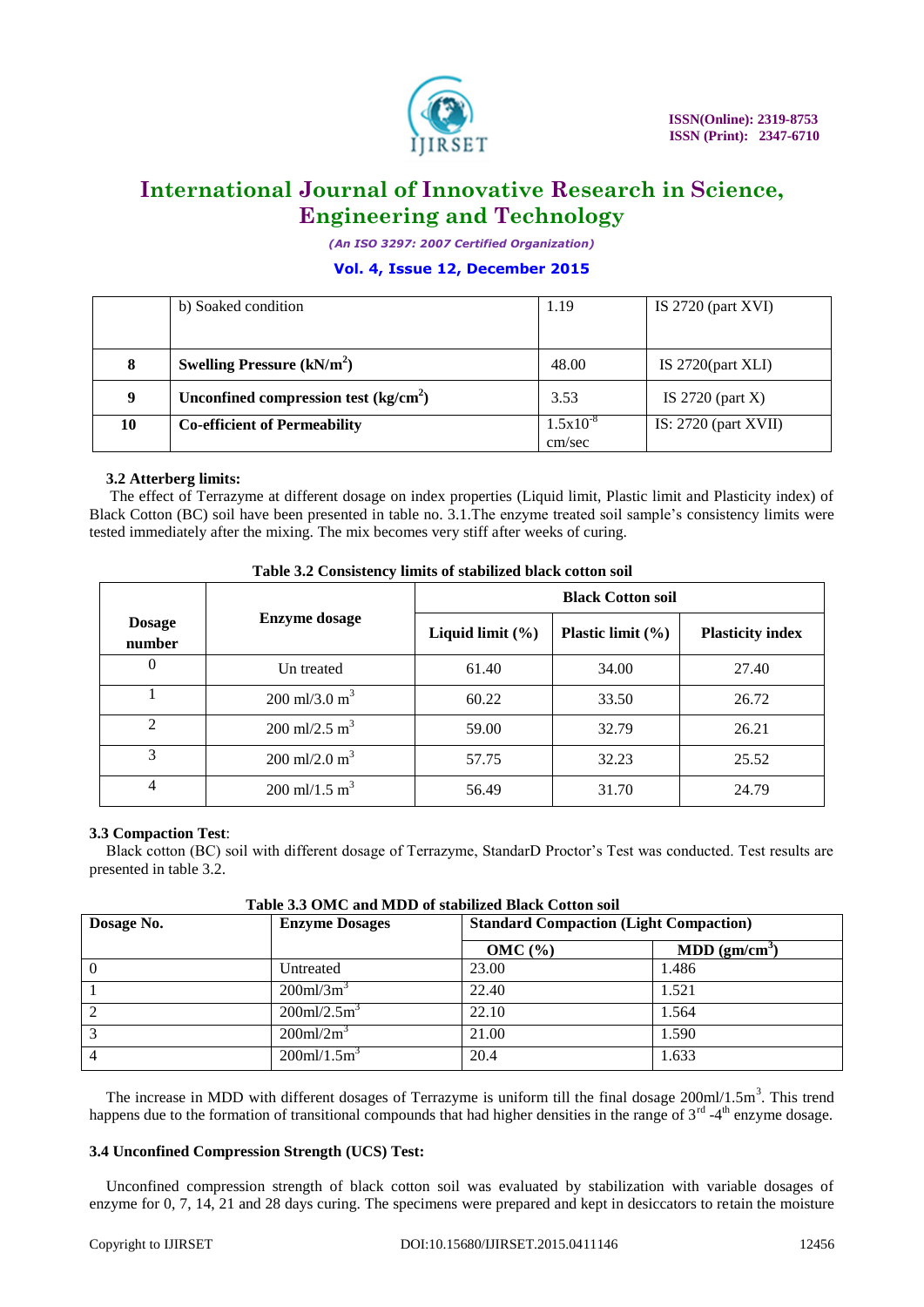

*(An ISO 3297: 2007 Certified Organization)*

#### **Vol. 4, Issue 12, December 2015**

of the sample so that reaction between soil particle and enzyme may be continued. Number of samples were tested with different dosage of enzyme i.e 200ml for  $3, 2.5, 2, 1.5m<sup>3</sup>$  of soil. The test results are summarized in table 3.3.

| Dosage No. | <b>Dosages</b>                 | UCS of soil in (KPa) for period of treatment                                       |      |      |      |      |
|------------|--------------------------------|------------------------------------------------------------------------------------|------|------|------|------|
|            |                                | 28 days curing<br>14days curing<br>7 days curing<br>21 days curing<br>0 day curing |      |      |      |      |
|            | Untreated                      | 3.53                                                                               | 3.78 | 4.05 | 4.21 | 4.63 |
|            | $200$ ml/ $3m3$                | 4.00                                                                               | 5.10 | 5.75 | 6.17 | 6.92 |
|            | $200$ ml/2.5m <sup>3</sup>     | 4.64                                                                               | 5.55 | 6.37 | 7.10 | 7.74 |
| 3          | $200$ ml/ $2m3$                | 5.20                                                                               | 6.41 | 7.00 | 7.82 | 8.63 |
|            | $200$ ml/ $1.5$ m <sup>3</sup> | 5.57                                                                               | 6.64 | 7.27 | 7.95 | 8.86 |

| Table 3.4 UCS value of BC soil with varying enzyme dosage & curing time |
|-------------------------------------------------------------------------|
|-------------------------------------------------------------------------|





**Fig 3.2 Variation of UCS for different curing period on expansive clayey soil**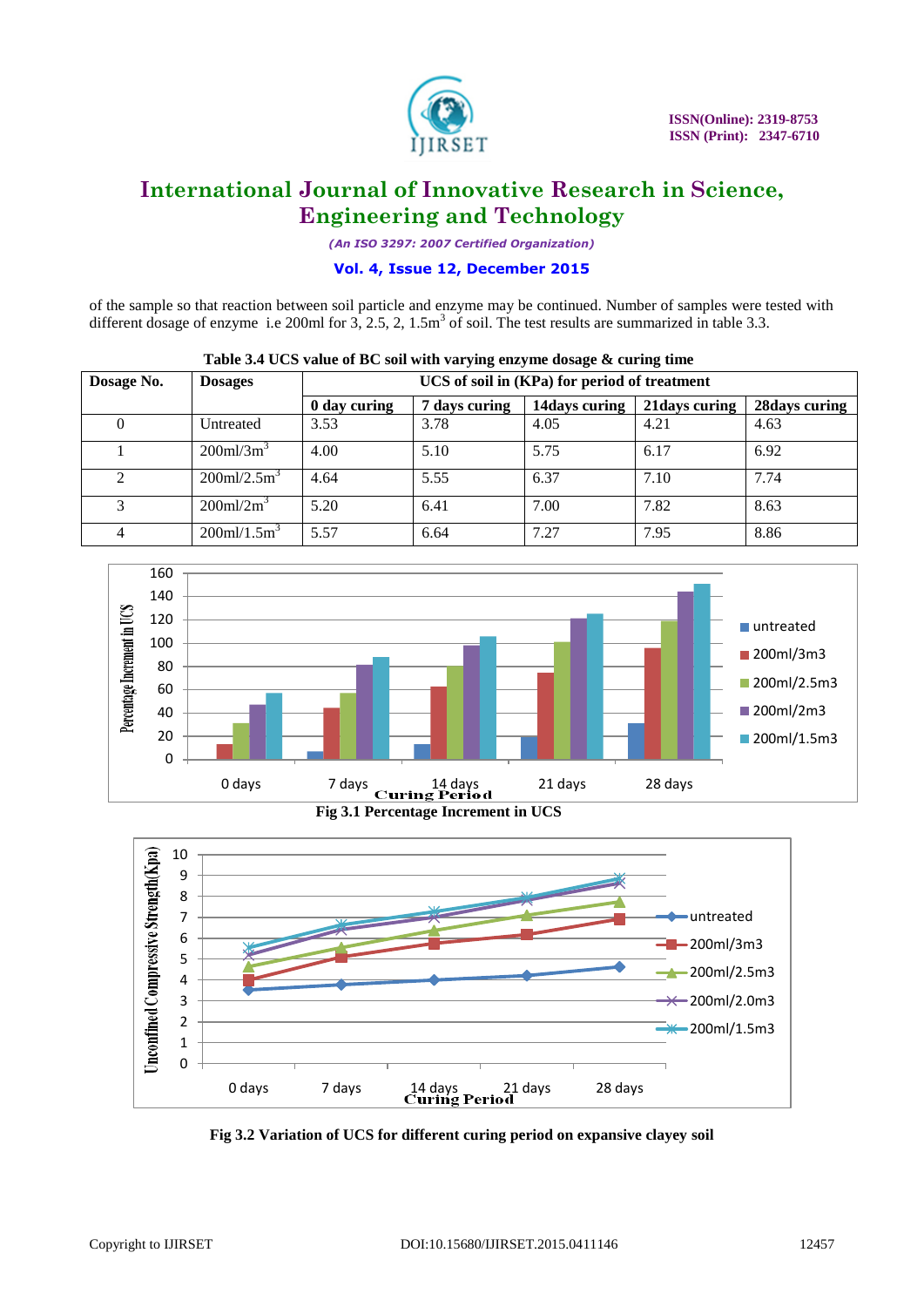

*(An ISO 3297: 2007 Certified Organization)*

#### **Vol. 4, Issue 12, December 2015**

#### **3.5 California Bearing Ratio (CBR) Test:**

Black cotton soil was treated with 4 dosage of enzyme (Terrazyme) at optimum moisture content 23%. CBR moulds were prepared with different dosages by standard proctor method and kept by covering plastic bags for testing on different days. Later for soaked conditions moulds were kept in water condition for 4days and then tested for CBR.

The soaked CBR values of black cotton soil with different enzyme dosages in various curing days are given in table 3.5.

#### **Table 3.5 CBR test of BC soil with varying enzyme dosage and curing time**

| Dosage No.     | Soil<br>Enzyme             | ້<br><b>Curing Period</b> |        |         |         |         |
|----------------|----------------------------|---------------------------|--------|---------|---------|---------|
|                | <b>Dosage</b>              | 0 <sub>day</sub>          | 7 days | 14 days | 21 days | 28 days |
| $\bf{0}$       | Untreated                  | 1.19%                     |        |         |         |         |
|                | $200m/(3m^3)$              | .20                       | 1.32   | 2.40    | 3.70    | 5.21    |
| $\overline{c}$ | $200$ ml/2.5m <sup>3</sup> | .22                       | 1.67   | 2.59    | 3.83    | 5.40    |
| 3              | $200$ ml/ $2m3$            | .23                       | 1.93   | 2.91    | 3.97    | 5.63    |
|                | $200$ ml/1.5m <sup>3</sup> | .25                       | 2.00   | 3.12    | 4.21    | 5.80    |



 **Fig 3.3 Percentage Increment in CBR**